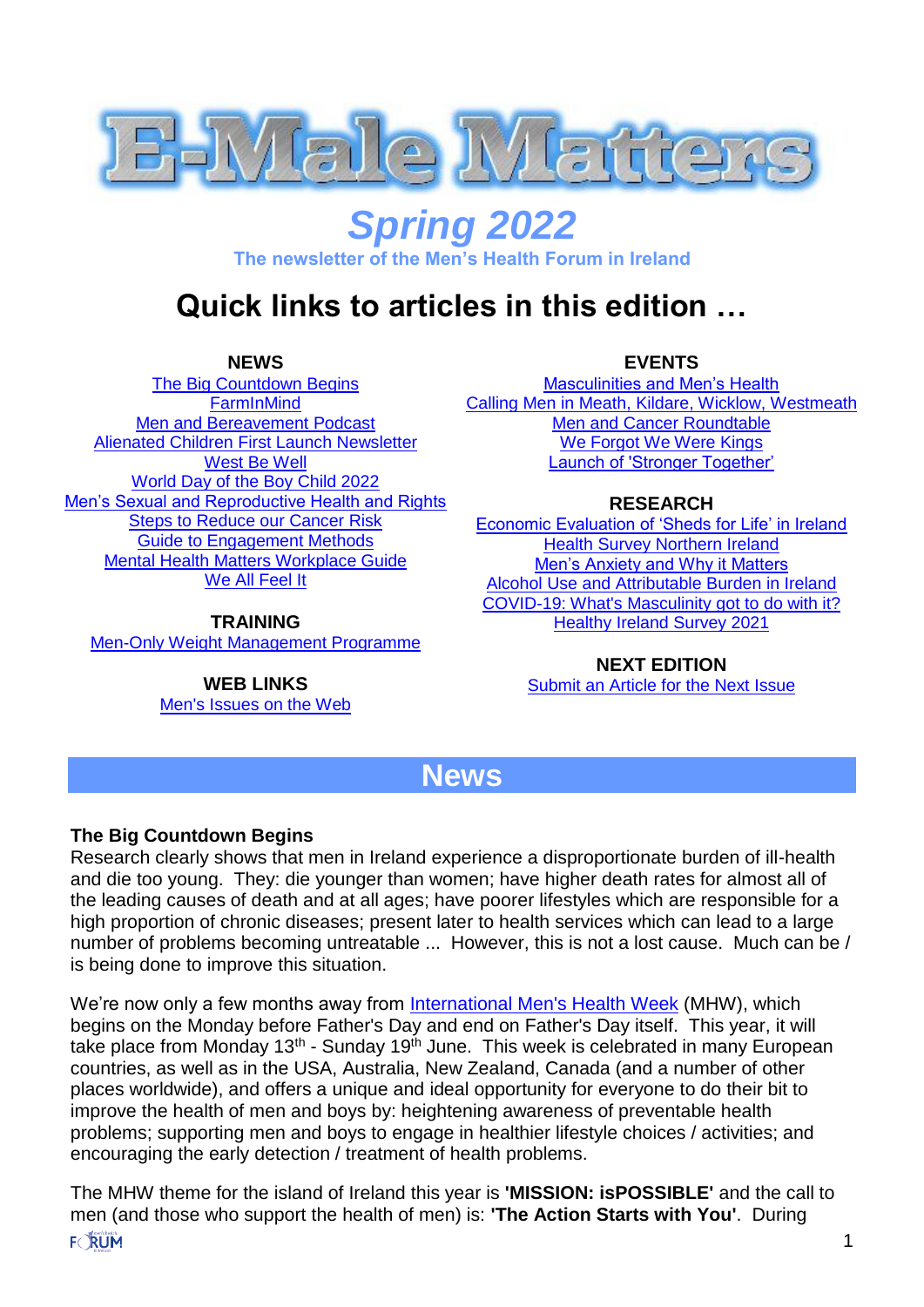MHW 2022, everyone is asked to set realistic and practical targets for men's health, and to recognise that where there's a will, there's a way. So, now's the time to start planning what you might do to mark this important occasion.

A range of resources will soon be made available. These include posters, postcards, social media content, graphics, Man Manuals, signposting tools etc. Find out more about the week and how to get involved at: https://www.mhfi.org/mhw/about-mhw.html

[Back to Top](#page-0-1)

#### <span id="page-1-0"></span>**FarmInMind**

Farming is not like other jobs. It's physically hard, can be unpredictable, and comes with its own set of factors that can lead to stress. Farmers often put other things first - like looking after stock, land and equipment. But they can overlook the stress that comes with managing all of these things. FarmInMind is an initiative to help Northern Irish farmers to look after themselves better. This new website is designed to help farmers to identify the sources and levels of stress in their daily life, and to direct them towards the help and support that they need. Check it out at: https://www.farminmind.co.uk [Back to Top](#page-0-1)

#### <span id="page-1-1"></span>**Men and Bereavement Podcast**

This podcast by 'Meath Talks' explores the impact bereavement has on men and how societal messages about masculinity can sometimes hinder a man's journey through the natural cycles of grief and loss. It discusses some of things men can do to help them express their emotions in a healthy and safe way as they adapt to living with a loss. The special guests on this podcast are Angela Farrelly (SICAP Projects Officer with Meath Partnership) and Finian Murray (HSE Senior Health Promotion Officer specialising in men's health). Listen in at: https://www.podbean.com/media/share/pb-ddusv-11ac7ae [Back to Top](#page-0-1)

#### <span id="page-1-2"></span>**Alienated Children First Launch Newsletter**

Alienated Children First has just launched the first edition of a newsletter aimed at anyone who is interested in the issue of Parental Alienation. You can access it online at: https://www.paperturn-view.com/?pid=MjI229344&v=1.1

[Back to Top](#page-0-1)

#### <span id="page-1-3"></span>**West Be Well**

The West Be Well website offers information on voluntary, statutory and community groups involved in wellbeing, mental health promotion and suicide prevention initiatives in Galway, Mayo and Roscommon. Visit the site at: https://www.westbewell.ie

[Back to Top](#page-0-1)

### <span id="page-1-4"></span>**World Day of the Boy Child 2022**

Did you know that 'World Day of the Boy Child' will be held on the 16<sup>th</sup> of May 2022? ... The theme this year will focus upon boosting the optimism of boys and restoring their self-worth. [Back to Top](#page-0-1)

<span id="page-1-5"></span>**Men's Sexual and Reproductive Health and Rights**

Sexual and reproductive health and rights (SRHR) are often seen as the domain of women's and girls' health and well-being. Men and boys are considered important in SRHR, but mainly as partners, gatekeepers and policymakers. This paper argues that men and boys have their own sexual and reproductive health issues and concerns: https://share-net.nl/wpcontent/uploads/2022/02/SN\_Mens\_SRHR\_Position\_Paper.pdf

[Back to Top](#page-0-1)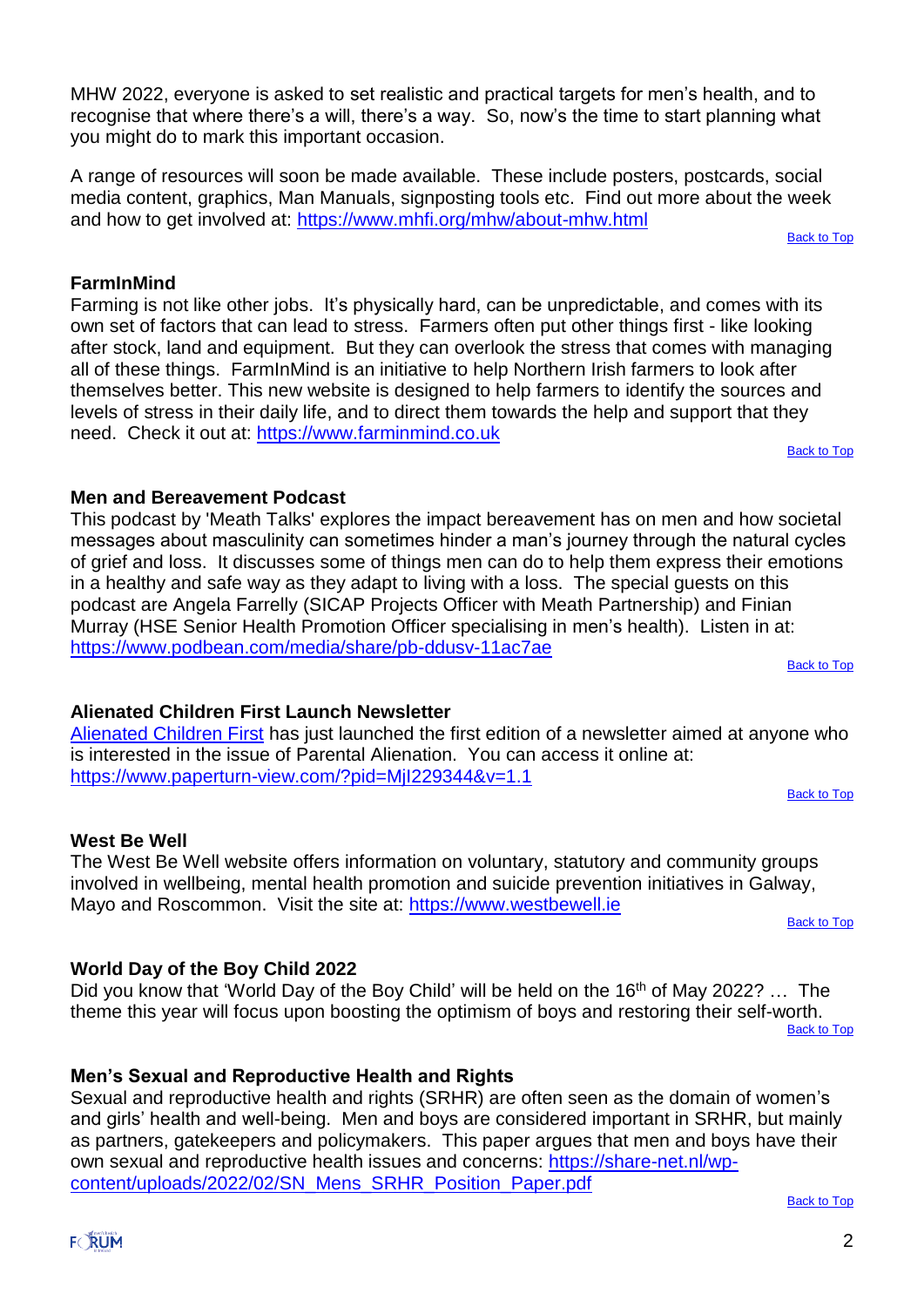#### <span id="page-2-0"></span>**Steps to Reduce our Cancer Risk**

To mark World Cancer Day 2022, the Irish Cancer Prevention Network ran a webinar focusing upon 'Steps to Reduce our Cancer Risk'. Through a series of presentations with a panel of experts, this highlighted how we can all take practical action to reduce cancer risk. Topics included: eating for health; radon; skin protection; breastfeeding; and knowing the signs to find cancer early. You can see a recording of this event at: https://youtu.be/1JeP15TEeEg

[Back to Top](#page-0-1)

#### <span id="page-2-1"></span>**Guide to Engagement Methods**

This guide, from Community Places, provides detail on methods which are most appropriate for achieving different levels of engagement. It also assesses the strengths, weaknesses and appropriateness of each method, alongside useful tips on how to apply each one. Download the booklet at: https://www.communityplaces.info/sites/default/files/Community%20Places%20- %20Guide%20to%20Engagement%20Methods%20%282022%29.pdf

[Back to Top](#page-0-1)

#### <span id="page-2-2"></span>**Mental Health Matters Workplace Guide**

See Change has identified the workplace as a key setting for social change around attitudes to mental health problems. Mental Health Matters is a guide aimed at employers and employees who want to create a workplace culture where everyone feels comfortable having open and honest conversations about mental health. Download a copy at: https://seechange.ie/wpcontent/uploads/2018/02/Mental-Health-Matters-web.pdf

**[Back to Top](#page-0-1)** 

#### <span id="page-2-3"></span>**We All Feel It**

Data suggests that mental health is a top concern for the young males who contact Childline, with almost half (46%) of their counselling sessions focused on mental and emotional wellbeing. However, when you look at the gender split for overall contacts to the service, young males are still hugely under-represented (just 14% of sessions were with young males). Check out this video from Childline which targets young males: https://youtu.be/6IoxwWF2oCw [Back to Top](#page-0-1)

### **Events**

#### <span id="page-2-4"></span>**Masculinities and Men's Health**

During 2021, HSE Health and Wellbeing hosted a series of webinars focusing upon 'Engaging Men'. During 2022, they have planned a further series of webinars - this time exploring the impact of masculinity/ies on men's health. The first of these events will be held on Tuesday 26<sup>th</sup> April 2022 at Noon. It will focus upon farmers. Keep an eye to the HSE social media channels or https://www.facebook.com/MensHealthForumIreland for more details (when they become available).

[Back to Top](#page-0-1)

#### <span id="page-2-5"></span>**Calling Men in Meath, Kildare, Wicklow and Westmeath**

Are you interested in a day out in late May - for a short walk in Ireland's Hidden Heartlands plus lunch / talk / banter (with some nice weather hopefully!) - and all paid for? A group working and researching in TU Dublin is interested in finding out from men (over 65 years of age) about their attitude and approach to physical activity and how it impacts on their mental, physical and social wellbeing. They are also keen to find out how COVID has impacted on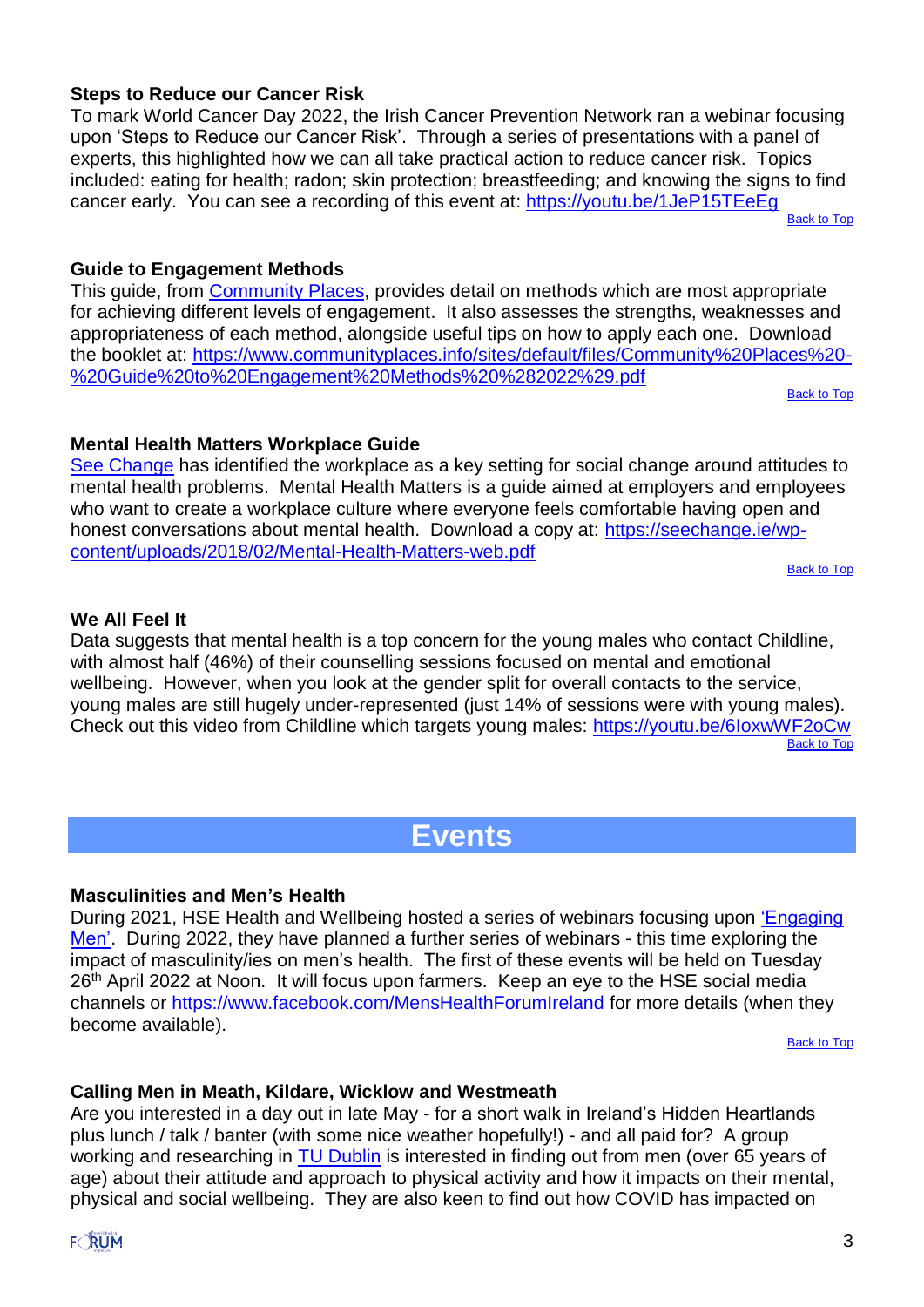men's approach to physical activity. Information will be collected through a survey, some informal interviews and focus groups. However, it will all be recorded anonymously (you will be assigned a code). If there is a group of you, the TU Dublin team can even transport you there as well. Numbers are limited, so if you or a group of you are interested, please email catherine.gorman@tudublin.ie or call 01 2205789 by 6<sup>th</sup> April 2022.

[Back to Top](#page-0-1)

#### <span id="page-3-1"></span>**Men and Cancer Roundtable**

The European Cancer Organisation is holding a virtual roundtable on Men and Cancer on 28<sup>th</sup> April 2022. This meeting aims to: increase awareness about the excess cancer burden in men in Europe; identify what can be done to improve men's cancer outcomes in terms of practice and policy; explore the current key issues in prostate cancer; and suggest next steps for the European Cancer Organisation. More information about the event, and how to register, is available at: https://www.europeancancer.org/events/185:community-365-roundtable-meetingmen-and-cancer.html

**[Back to Top](#page-0-1)** 

#### <span id="page-3-2"></span>**We Forgot We Were Kings**

You are invited to apply for a place on a weekend retreat for men which will explore masculinity and healing in the Irish landscape. Join poet / speaker / philosopher / retreat leader Alan Cooke from  $15<sup>th</sup>$  - 17<sup>th</sup> April 2022, as he takes you on a journey in the heart of the Burren, Co. Clare. The weekend will be filled with talks and discussion on the Celtic masculine. There will be a guided walk with a renowned poet and farmer from the area, poetry and harp concerts, voice work and oratory power, and storytelling. See: https://www.boghill.com/events/we-forgotwe-were-kings

**[Back to Top](#page-0-1)** 

#### <span id="page-3-3"></span>**Launch of 'Stronger Together: The HSE Mental Health Promotion Plan 2022-2027'**

You are invited to attend the online launch of 'Stronger Together: The HSE Mental Health Promotion Plan 2022-2027'. This will take place at Noon on the 6<sup>th</sup> of April 2022. Stronger Together is a five-year plan that includes a range of actions focused on promoting positive mental health across the population that are within the remit of the HSE and HSE-funded agencies. The Plan will include a number of inputs on mental health promotion, an overview of the Plan, and panel discussion with experts from across the HSE and their external partners. Register for a place at: https://ims.zoom.us/webinar/register/WN\_fqqBcTscRXefKe0\_ZbiOxA [Back to Top](#page-0-1)

### **Training**

#### <span id="page-3-0"></span>**Men-Only Weight Management Programme**

Male staff working in the HSE's CHO 8 area, who are overweight, are invited to apply for a place on a 12 week, online, men-only weight management programme. This will begin on Wednesday 6<sup>th</sup> April 2022. Find out more about it and register for a place at: https://register.enthuse.com/ps/event/12WeekStaffWeightManagementProgramme2022

**[Back to Top](#page-0-1)**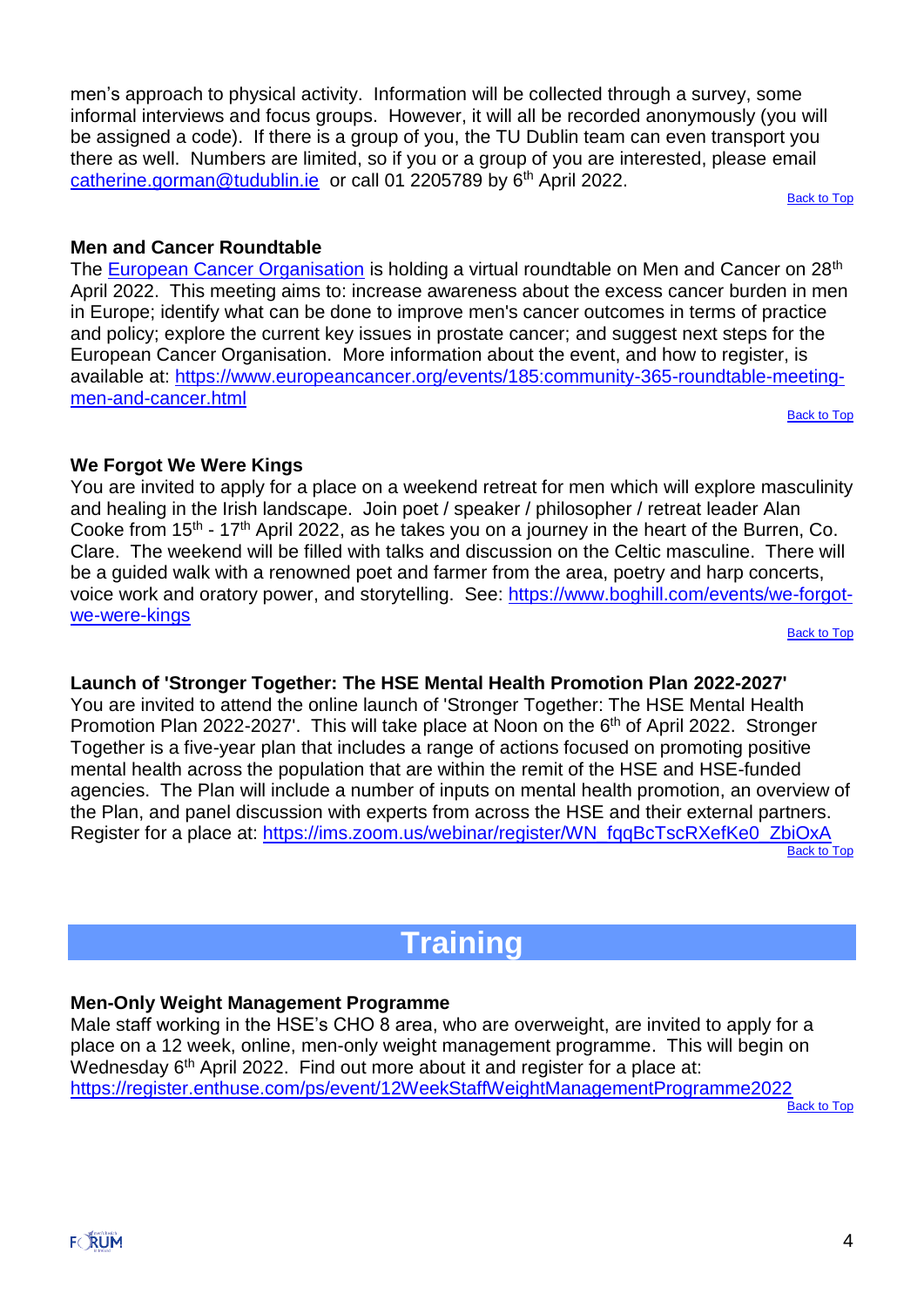### **Research**

#### <span id="page-4-0"></span>**An Economic Evaluation of 'Sheds for Life'**

Men's Sheds attract a diverse cohort of men and, as such, have been identified as spaces with the potential to engage marginalised sub-populations with more structured health promotion. 'Sheds for Life' is a 10-week men's health initiative in Ireland. When operating in an environment where budgets are limited, an economic evaluation is critical to determine costeffectiveness and sustainability. The findings from this study highlight that Sheds for Life is a cost-effective initiative that effectively engages with, and enhances the well-being of, Shed members. Read all about it at: https://www.mdpi.com/1660-4601/19/4/2204/htm

[Back to Top](#page-0-1)

#### <span id="page-4-1"></span>**Health Survey Northern Ireland**

The latest results from the 2020/21 Health Survey Northern Ireland are now available. This annual survey by the Department of Health reports on a range of health topics. The interviews took place between June 2020 and March 2021, during the COVID-19 pandemic, and gives an important insight into pandemic health related behaviours. See the findings at: https://www.health-ni.gov.uk/sites/default/files/publications/health/hsni-first-results-20-21.pdf [Back to Top](#page-0-1)

### <span id="page-4-2"></span>**Men's Anxiety, Why it Matters, and What is Needed to Limit its Risk for Male Suicide**

Anxiety disorders are the most prevalent mental health disorder experienced by men. If left untreated, anxiety is predictive of psychiatric disorders including depression and associated suicide risk. Despite the prevalence and impact of men's anxiety, it remains largely overlooked in the field of men's mental health. Find out more about this issue at: https://link.springer.com/article/10.1007/s44202-022-00035-5

**[Back to Top](#page-0-1)** 

#### <span id="page-4-3"></span>**Estimates of Alcohol Use and Attributable Burden in Ireland**

Alcohol Action Ireland and University College Cork School of Public Health have published a research paper that provides accurate analysis of the levels of alcohol related death and illnesses in Ireland. This can be accessed at: https://alcoholireland.ie/wpcontent/uploads/filebase/reports/21883\_AAI\_ICC\_GBD\_Policy\_Paper\_v4\_online.pdf

[Back to Top](#page-0-1)

### <span id="page-4-4"></span>**What's Masculinity got to do with it? The COVID-19 Pandemic, Men and Care**

Early data from several countries, regarding the gendered implications of COVID-19, suggest that men are more likely to die as an effect of infection. This has been explained by biological factors, and also by behavioural and life-style issues characteristic of men. What has not been widely discussed, however, is the relationships between men's responses to the crisis, their care activities, and certain models of masculinity that persist in many societies. This journal article explores this issue: https://journals.sagepub.com/doi/full/10.1177/13505068221076322 [Back to Top](#page-0-1)

#### <span id="page-4-5"></span>**Healthy Ireland Survey 2021**

The findings of the annual Healthy Ireland Survey by the Department of Health in the Republic of Ireland are now available. This survey gathers information on the health and health behaviours of people living in the Republic of Ireland. The latest survey took place from October 2020 to March 2021, during the COVID-19 pandemic. Thus, these results give an important insight into pandemic health related behaviours. See: https://www.gov.ie/en/publication/9ef45-the-healthy-ireland-survey-2021